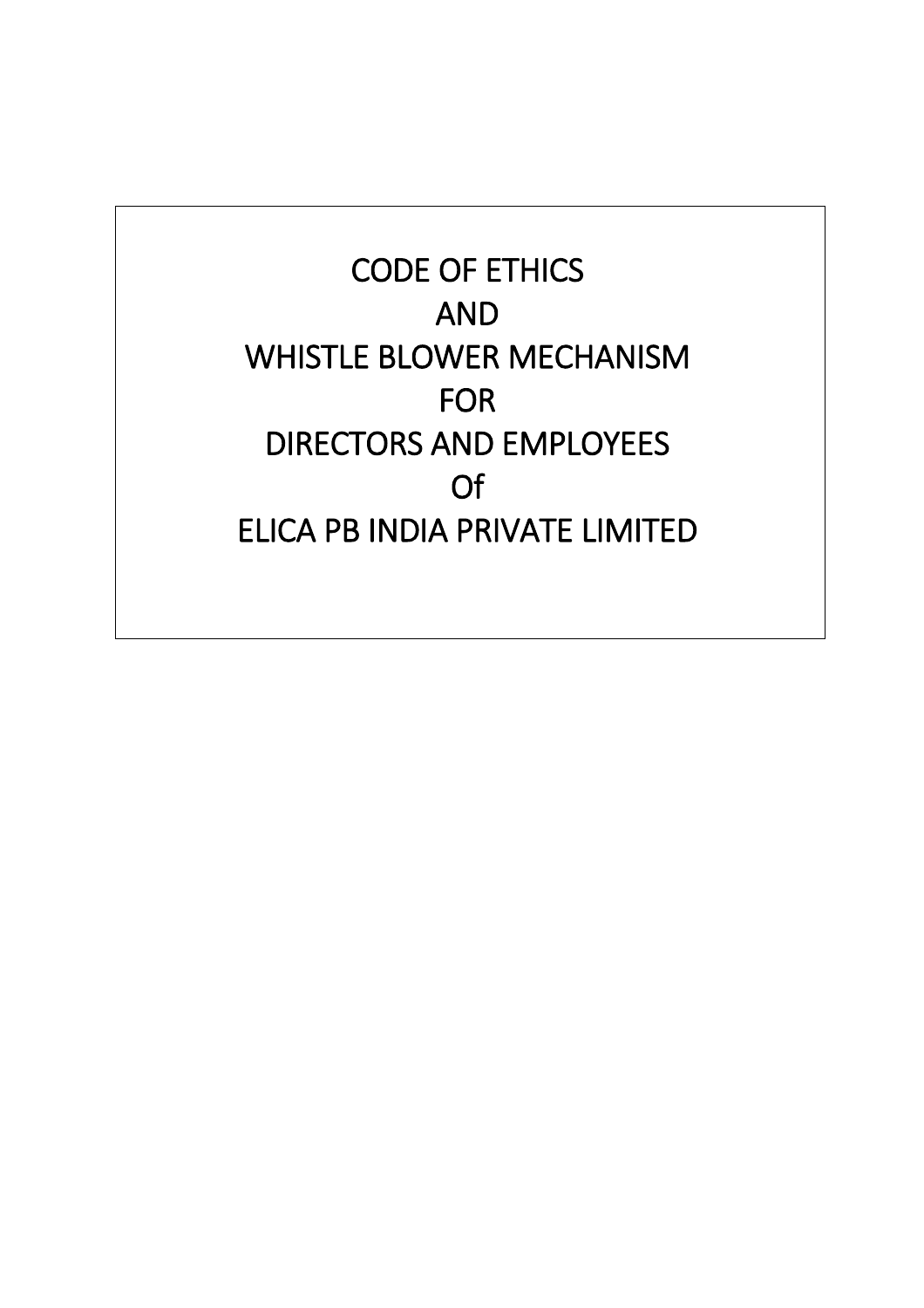This Code applies to all employees, officers and directors ("employees") of ELICA PB INDIA PRIVATE LIMITED. As employees of ELICA PB INDIA PRIVATE LIMITED, we will comply with all laws, regulations, and Company policies that govern our activities. To do any less would compromise the shared values of our High Performance Culture. We will strive to be involved and responsible citizens in the communities where we live. At work, we will deal with employees fairly and honestly, and with concern for safety and well being.

Management is responsible for making sure that proper attention is given to, and controls are in place for, promoting compliance with our code of conduct and the specific Company policies addressing each area. Employees who fail to abide by these Company policies will face corrective action, up to and including termination from ELICA PB INDIA PRIVATE LIMITED. As to executive officers, senior financial officers, and directors, the requirements that you are adhere to these policies may only be amended or waived by the Board of Directors of ELICA PB INDIA PRIVATE LIMITED, or a committee thereof.

If you are unsure about a situation or pending decision, contact your supervisor or the others listed at the end of this document. In this way you can obtain more information about the relevant policy of the Company, or report a potential issue. If you contact the specialized company ELICA PB INDIA PRIVATE LIMITED has retained to receive such inquiries or report an issue, you will not have to identify yourself. The Company will not allow retaliation for any information or reports that you provide in good faith.

# **CORPORATE GOVERNANCE**

Corporate Governance pertains to systems by which companies are directed and controlled keeping in mind long term interest of Stakeholders. ELICA PB INDIA PRIVATE LIMITED will abide and comply with the mandatory requirements of the Code of Corporate Governance as per the requirements of the Companies Act 2013.

ELICA PB INDIA PRIVATE LIMITED lays great emphasis on doing business with integrity and ethics. Our philosophy is to implement the Corporate Governance Practices for the good of all stakeholders and continuously improve upon the process for effective functioning.

### **ADVERTISING**

All ELICA PB INDIA PRIVATE LIMITED advertising must be truthful, not deceptive, and comply with the applicable laws, regulations, and Company advertising policies. Any claims about the performance or qualities of our products in advertising, sales-training material, and point-of-purchase displays or literature must be substantiated before being made. We will hold ourselves and our competitors to the same high standard when making comparative claims about competing products.

# **ANTITRUST/ COMPETITION LAWS**

ELICA PB INDIA PRIVATE LIMITED is committed to fair and open competition in markets around the world. All ELICA PB INDIA PRIVATE LIMITED employees are expected to comply with the antitrust/competition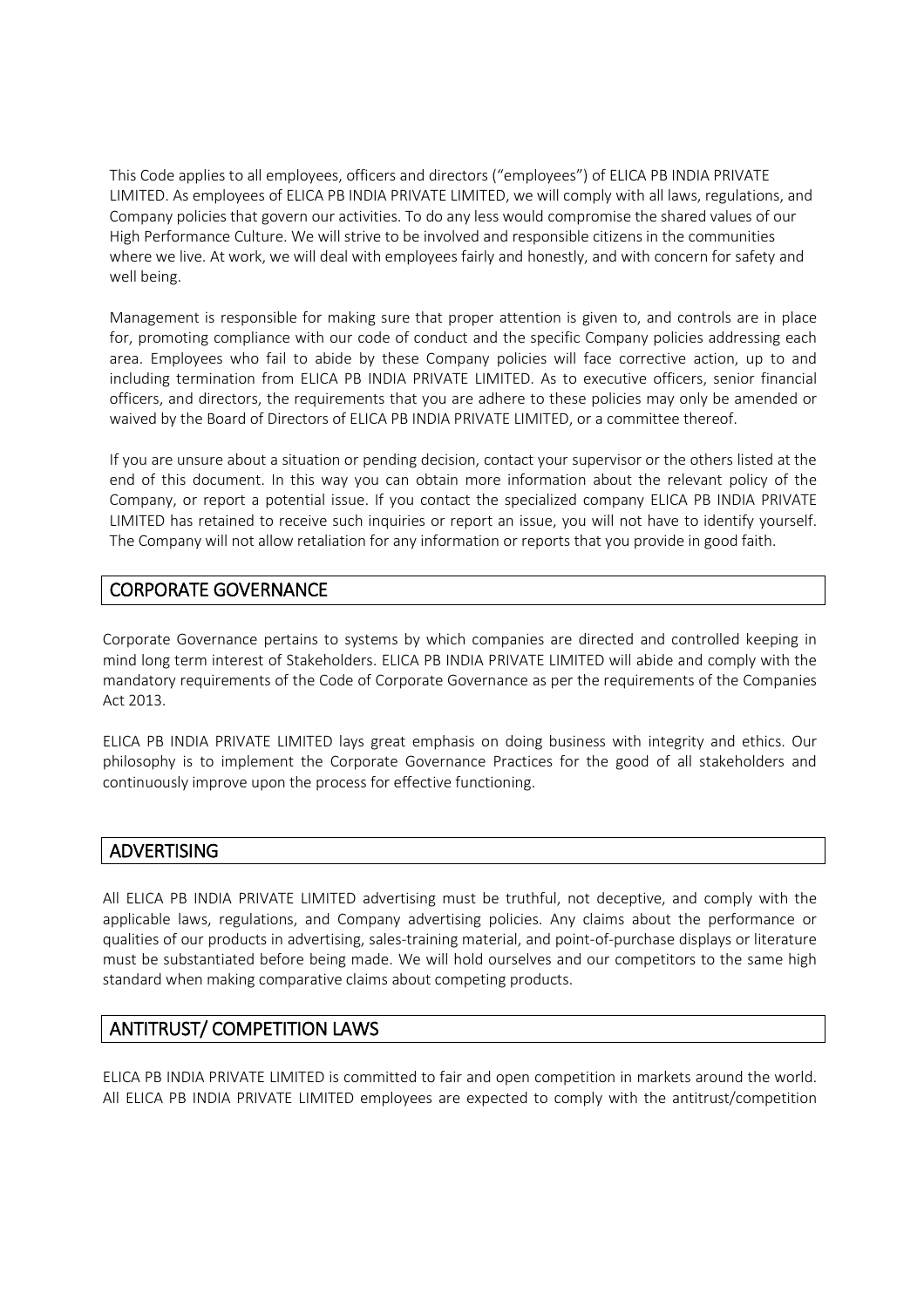laws of the countries in which we do business. It is against the law to agree with competitors on prices or supply levels, division of customers or sales territories, or bids. Violations can result in substantial money damages and criminal penalties for both the company and individuals involved.

Employees should exercise due care in any situation where competitors may be present to avoid violating these laws. In particular, ELICA PB INDIA PRIVATE LIMITED employees should not discuss with competitors current or future prices, bids, margins, costs, discounts, rebates, terms of sales, production capacities, supply levels, inventories, customers, business plans, or distribution strategies for competing products or services.

There are other practices such as refusals to deal, price differences to competing resellers, exclusive dealing, programs that affect the prices charged by our resellers, or tying the sale of one product to the customer's purchase of a second product that may also violate these laws. You should always consult subject matter expert in the Company before engaging in discussions with competitors and whenever you have questions about the application of these laws to your business activities.

# **BOOKS AND RECORDS/ INTERNAL CONTROLS/ PAYMENT TO GOVERNMENT OFFICIALS/ PREVENTION OF MONEY LAUNDERING**

All Company financial, financial, accounting, research, test, sales, manufacturing and expense records or reports, timesheets, and other documents must accurately and clearly represent the facts of the underlying matter. Improper or fraudulent documentation or reporting is contrary to ELICA PB INDIA PRIVATE LIMITED Policy.

ELICA PB INDIA PRIVATE LIMITED has established accounting and other control standards and procedures to ensure that all Company assets are protected and properly used, and that financial records are accurate and reliable. In addition, ELICA PB INDIA PRIVATE LIMITED has in place policies governing the receipt of money and processing of payments to ensure compliance with money-laundering prevention laws. Employees share the responsibility for maintaining and complying with required internal controls and ensuring that Company assets are not misused.

Employees should not make any payments to any government official, either directly or indirectly, for the purpose of obtaining or retaining business or obtaining favorable regulatory action. Any other payments made to government officials should be approved in advance and recorded in the Company's financial records.

### **CONFIDENTIAL INFORMATION/ ELECTRONIC INFORMATION**

Trade secrets and other proprietary information about ELICA PB INDIA PRIVATE LIMITED, its business activities, and its customers and suppliers, should be treated as confidential. Except to the extent legally required, such information, or confidential employee data, should not be disclosed to people inside or outside the Company who do not have a legitimate work-related need to know. Any such disclosure must be made in accordance with Company policies and any applicable law, including all privacy laws relating to the protection and disclosure of personal data.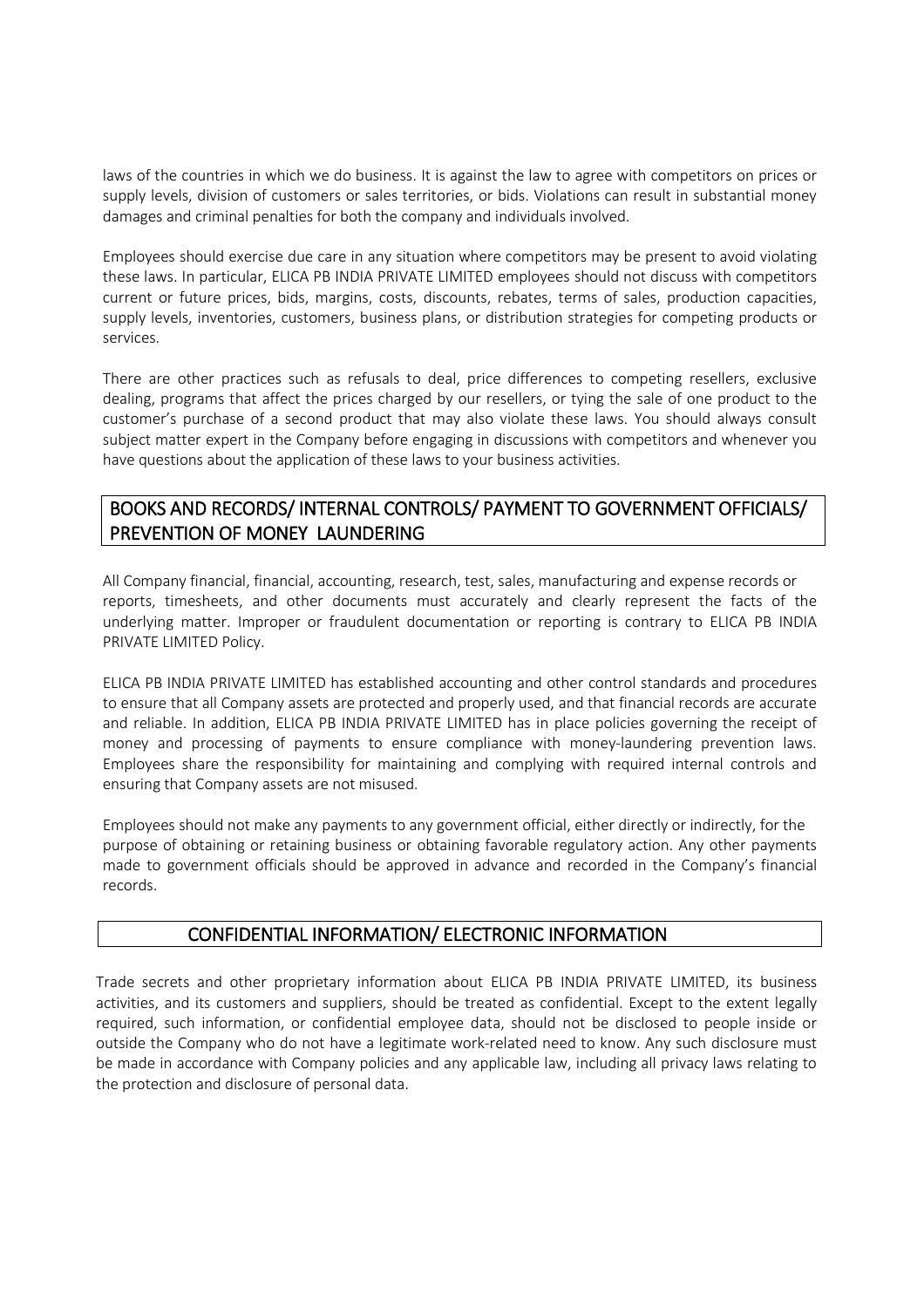In addition to the proper use of information, it is important for employees to prevent misuse, disclosure, or destruction (other than in accordance with the appropriate record retention policy) of the information for which they are responsible. This information may be in printed form, computer based, or stored on microfilm or some other format. In handling the Company's information or information owned by a third party and/or licensed by the Company, employees should comply with copyright laws, computer software licensing agreements, and relevant Company policy. The Global Information Systems organization can provide advice and assistance in protecting computer-based information in accordance with our information security and privacy policies

### **CONFLICTS OF INTEREST/ CORPORATE OPPORTUNITIES**

Employees are expected to perform their duties in a way that does not conflict with the best interests of ELICA PB INDIA PRIVATE LIMITED. Employees, and their immediate families, must avoid any action or business relationship that maycreate a conflict between their own interests and those of ELICA PB INDIA PRIVATE LIMITED. In other words, employees must not participate in Company decisions by which they may personally benefit. Conflicts of interest include

interference, including apparent interference, with the best interests of ELICA PB INDIA PRIVATE LIMITED as a result of private interest.For example, you may be presented with business opportunities from time to time as a result of your employment or other relationship with ELICA PB INDIA PRIVATE LIMITED. You should not take for yourself personally any opportunity that you have discovered through the use of corporate property, information, or position, nor should you use corporate property, information, or position for your own personal gain. You should also refrain, directly or indirectly, from competing with ELICA PB INDIA PRIVATE LIMITED. Employees are required to disclose to management (other than directors, who are required to disclose to the board of directors or a committee thereof) any situation that may be, or appears to be, a conflict of interest. When in doubt, it is best to disclose.

# **DIVERSITY AND EQUAL OPPORTUNITY**

ELICA PB INDIA PRIVATE LIMITED's future depends on its ability to attract and retain the best people at all levels of the Company. To do that, we must create a working environment that values diversity and protects the right of each employee to fair and equitable treatment. Our policies and practices assure equal employment and advancement opportunities for all qualified people. We will maintain appropriate standards of conduct in the workplace and always be sensitive to the concerns of our diverse group of employees. Harassment of any employee for any reason is inconsistent with ELICA PB INDIA PRIVATE LIMITED's code of ethics and will not be tolerated.

# **ENVIORNMENT**

ELICA PB INDIA PRIVATE LIMITED is dedicated to environmental responsibility and will follow all applicable environmental law and regulations. Where laws do not exist or are inadequate, we will establish and follow our own standards consistent with this commitment to environmental responsibility. Employees have an obligation to promptly alert management to any work-related actions that threaten the environment.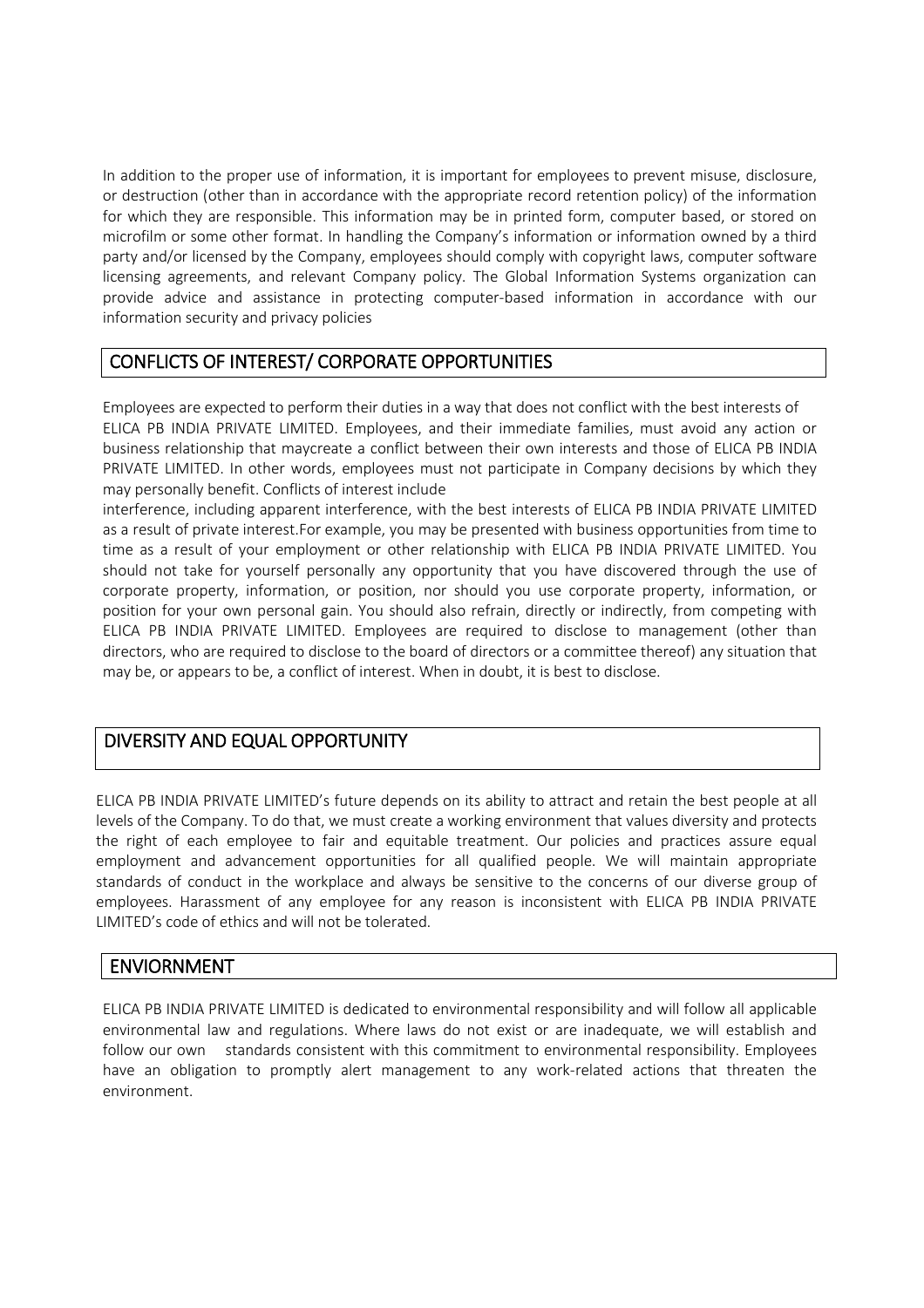#### **GIFTS FROM SUPPLIERS OR CUSTOMERS**

Employees should deal honestly and fairly with suppliers, customers, competitors, and employees and should award ELICA PB INDIA PRIVATE LIMITED business based on quality, delivery, service, and competitive pricing. To avoid the appearance of improper influence, no employee, or member of an employee's immediate family, should accept any gift of more than a token value. Neither is it appropriate to accept loans or unusual hospitality (excesses in meals, refreshment, or entertainment) from suppliers or customers. Employees should not take unfair advantage of anyone through manipulation, concealment, abuse of privileged information, misrepresentation of material facts, or any other unfairdealing practice.

## **POLITICAL ACTIVITIES**

Generally, neither the Company nor its representatives may make political party or candidate contributions on behalf of the Company. Any such contributions with Company funds require prior approval from the Law Department. Unless authorized, employees who participate in partisan political activities should not suggest or state that they speak or act for ELICA PB INDIA PRIVATE LIMITED. Of course, each employee is individually free to pursue political activities he or she deems appropriate.

#### **PRODUCT SAFETY**

ELICA PB INDIA PRIVATE LIMITED's objective is to manufacture and market products that are safe for their anticipated use. Employees should immediately report any suspected product-safety problem to their supervisor.

### **PROPER USE OF ELICA PB INDIA PRIVATE LIMITED ASSETS**

All employees should protect ELICA PB INDIA PRIVATE LIMITED's assets and ensure their efficient use. All assets of the Company should be used for legitimate business purposes.

### **SAFETY AND HEALTH**

ELICA PB INDIA PRIVATE LIMITED strives to provide safe and healthful work setting for all employees. In turn, each employee should encourage and practice safety while on job and observe appropriate standards of conduct. Employees should immediately notify a supervisor or manager of any work hazards that come to their attention.

### **SECURITY LAWS/ INSIDER TRADING**

Under Indian securities law and the law of several other countries, if an employee knows important, non public information about ELICA PB INDIA PRIVATE LIMITED or another Company, the employee should not buy or sell any securities (including stock) of ELICA PB INDIA PRIVATE LIMITED or the other company until the information is generally known by public. In addition, that employee should not disclose the non public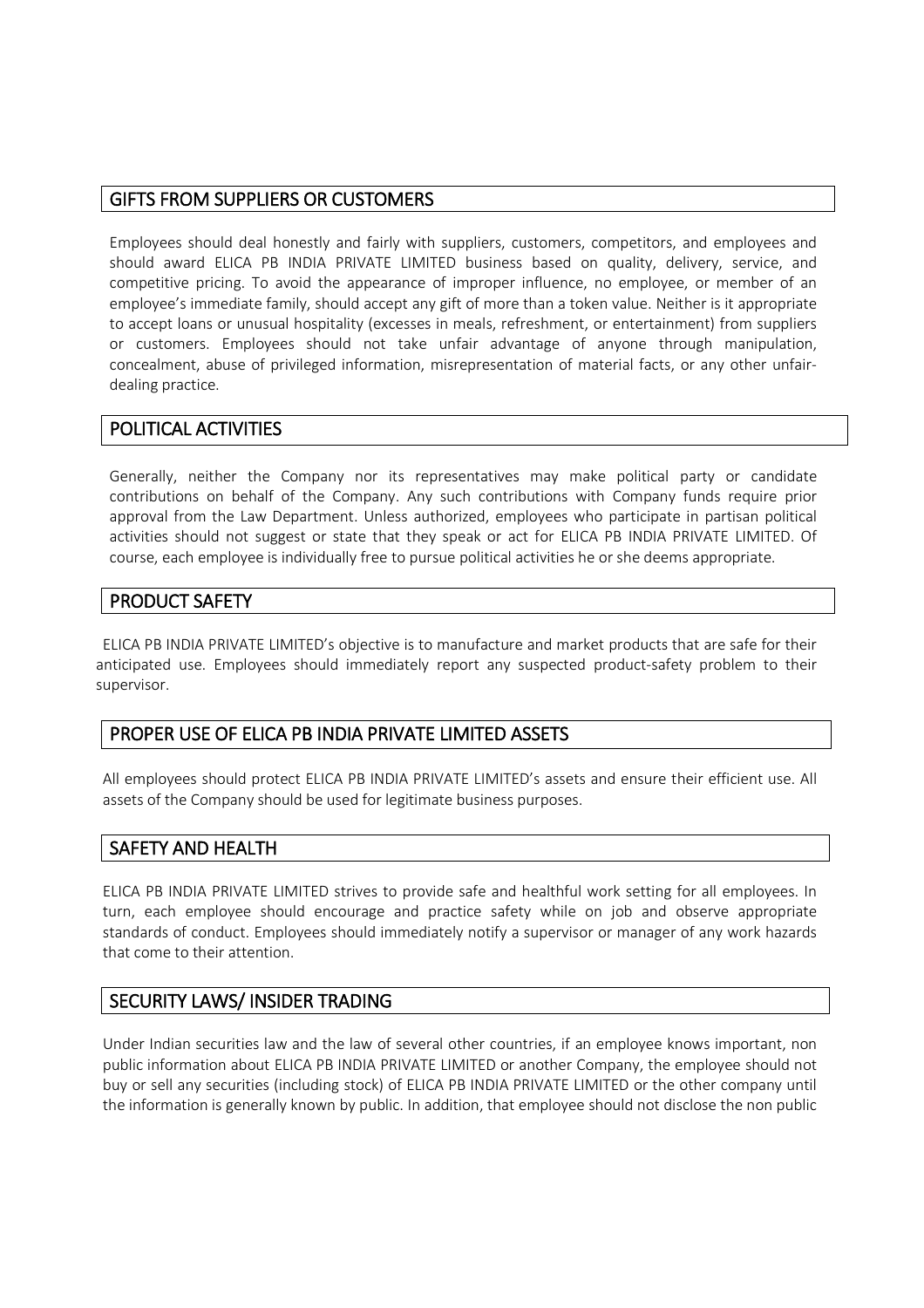information to others inside or outside ELICA PB INDIA PRIVATE LIMITED who do not have obligation to maintain confidentiality. Government agencies are able to monitor trading activities, with violations of this law leading to significant civil and criminal penalties against companies and individuals

## **INETIGRITY**

If you become aware of an Ethics problem, it is your responsibility as a ELICA PB INDIA PRIVATE LIMITED employee to report it.

## **SUPPORT FOR OUR CODE OF CONDUCT**

ELICA PB INDIA PRIVATE LIMITED is committed to supporting its people in meeting their obligations under this code. In a similar fashion, all ELICA PB INDIA PRIVATE LIMITED employees must comply with this code in their work conduct.

If you observe or know of violations of this code including integrity, or a violation of the law, or have questions about the meaning, intent, and/or application of the underlying policies, it is your responsibility to report such situations or pose any questions promptly. ELICA PB INDIA PRIVATE LIMITED will not tolerate any reprisal or retaliation against any person who, in good faith, reports a known or suspected violation of this code, integrity issues or the law. ELICA PB INDIA PRIVATE LIMITED will take disciplinary action, up to and including termination of employment, against any employee involved in any reprisal or retaliation.

Company shall arrange for regular training for its employees in line with the Annual Training Plan of the Company.

#### **YOU CAN MAKE A REPORT OR POSE A QUESTION BY CONTACTING:**

- A. Your Supervisor
- B. Your Human Resources Department
- C. The Compliance Officer / Company Secretary or Compliance Auditor
- D. The Whistleblower System
- E. The Chairman of the Board of Directors

# **CODE OF ETHICS HOTLINE – WHISTLE BLOWER MECHANISM**

You can write in to **[ethics@elica.in](mailto:ethics@elica.in)**

## **REPORTING CONCERNS – REGARDING ACCOUNTING - INTERNAL CONTROLS AUDITING PRACTICES**

If you wish to register any questions, concerns, or complaints directly to the Audit Committee of the Board of Directors regarding accounting, internal accounting controls, auditing matters, or if you wish to deliver an anonymous submission of concerns regarding questionable accounting, internal accounting